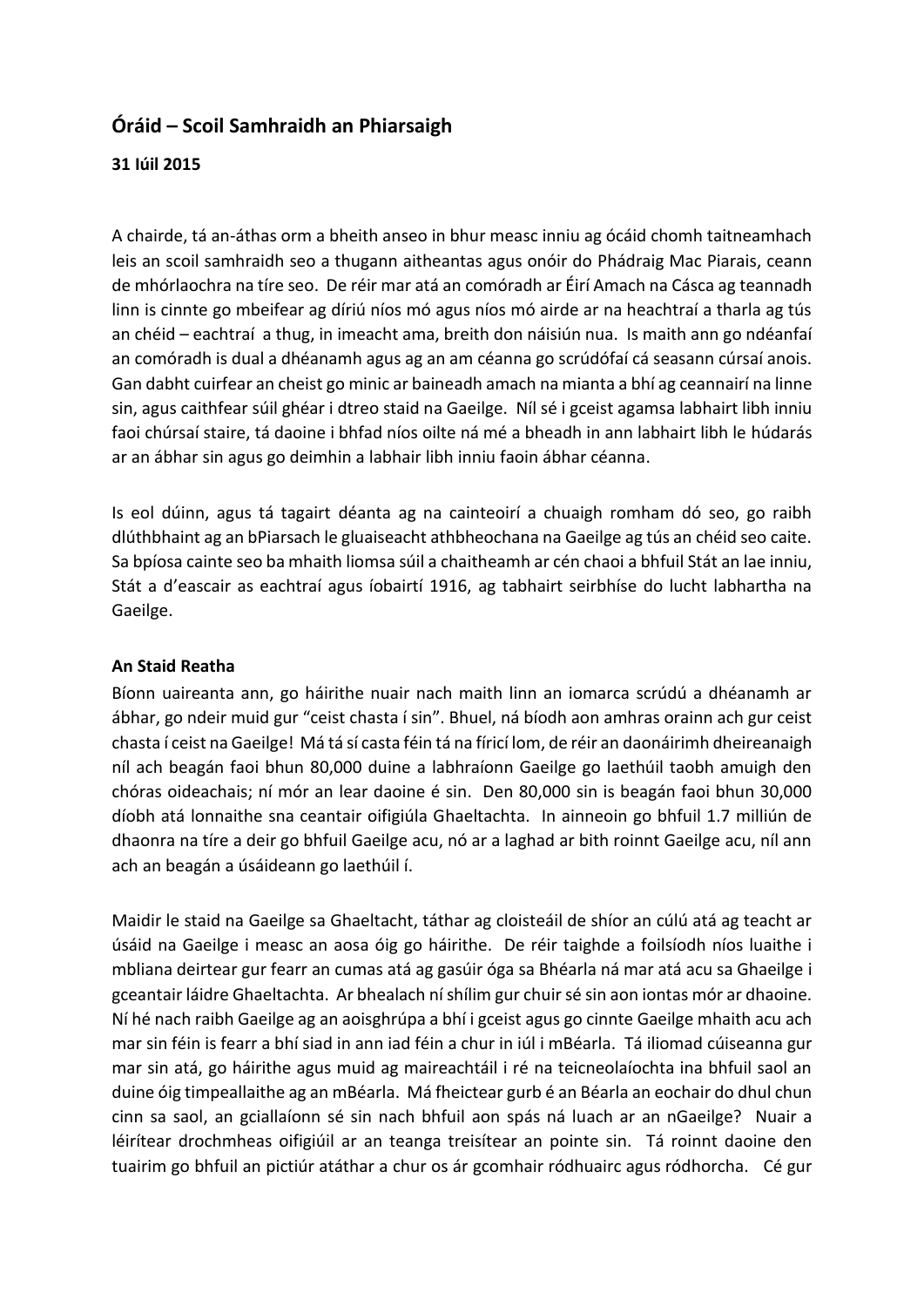féidir linn a bheith ag díospóireacht faoi sin is deacair an méid a chloiseann muid lenár gcluasa féin a bhréagnú.

Ó bhunú an Stáit ba tríd an gcóras oideachais is mó a rinneadh iarracht athbheochan a dhéanamh ar an nGaeilge. Is tríd an gcóras oideachais a fuair an chuid is mó den 1.7 milliún duine sa tír seo an méid Gaeilge atá acu. Ach fágtar go minic gurb í Gaeilge na gcúpla focal í a foghlaimíodh mar ábhar scoile, a fuair meirgeach agus a d'imigh ó mhaith ceal úsáide. Cé go léiríonn go leor pobalbhreitheanna, fiú ceann a rinne Millward Brown do Chonradh na Gaeilge níos luaithe i mbliana, go bhfuil bá agus gean ag pobal na tíre don teanga tá sí plúchta ag teanga mhealltach chumhachtach an Bhéarla. Cén luach mar sin atá ar an nGaeilge i sochaí an lae inniu? An féidir linn a rá go fírinneach gurb í an Ghaeilge ár dteanga náisiúnta agus céadteanga oifigiúil na tíre? Is i mBunreacht na hÉireann a bronnadh an stádas sin ar an teanga ach cuirim an cheist an gcaitear leis an nGaeilge mar a bheifí ag súil go gcaithfí le teanga náisiúnta agus céard leis go díreach a bhfuil muid ag súil ón Stát nuair a deirtear go gcaithfear níos mó a dhéanamh le tacú leis an nGaeilge.

Tabharfar le fios duit luath go maith go bhfuil infheistíocht shuntasach á dhéanamh cheana féin ag an Stát ó thaobh na Gaeilge de. Déarfar leat go ndéantar é sin tríd an gcóras oideachais, na meáin chumarsáide – lena mbaineann RnaG, TG4 agus Tuairisc.ie – Údarás na Gaeltachta, Foras na Gaeilge agus na heagraíochtaí uile a gcuirtear maoiniú ar fáil dóibh agus go deimhin m'Oifig féin. Céard go díreach mar sin a theastaíonn uainn ón Stát? An ceist í sin ar féidir linn í a fhreagairt go hiomlán agus go soiléir? An é an Straitéis 20 Bliain don Ghaeilge an freagra, agus más é an bhfuil muinín againn as nó an eol dúinn céard atáthar ag iarraidh a bhaint amach agus cén chaoi a bhfuil sé beartaithe an méid sin a bhaint amach?

Ó thaobh an Stáit creidim gur chóir a bheith ag feidhmiú de réir dhá phrionsabal, is iad sin Ceannaireacht agus Comhionannas. Is éard atá i gceist agam leis sin ná nach féidir leis an Stát níos mó daoine a chur ag labhairt na Gaeilge mura dteastaíonn uathu an teanga a labhairt. Mura bhfeiceann daoine go bhfuil luach ar an teanga beidh siad in ann a n-intinn féin a dhéanamh suas maidir lena fiúntas. I mo thuairimse caithfidh an Stát mar sin ceannaireacht a léiriú ó thaobh a cuid polasaithe, bídís sin i réimse an oideachais, sláinte, gnóthaí óige nó aon chuid eile den saol poiblí. Ní féidir leis an nGaeilge a bheith fágtha i mbosca léi féin sa gcoirnéal nach n-osclaítear ach anois agus arís. Caithfear freisin ceannaireacht a léiriú ó thaobh úsáid na Gaeilge de. Ní chóir go mbreathnófaí air mar rud as an ngnáth nuair a labhraítear an Ghaeilge i bparlaimint na tíre ar ábhair eile seachas nuair a bhíonn cúrsaí Gaeilge faoi chaibidil. Go cinnte, níl Gaeilge ar a dtoil ag chuile Theachta Dála ná ag chuile Sheanadóir atá san Oireachtas ach níor chóir gur aon bhac a bheadh ansin d'úsáid na Gaeilge nuair atá na háiseanna cearta curtha ar fáil. Ach i láthair na huaire, mar shampla, tá cheithre sheomra coistí i dTithe an Oireachtais ach is i seomra amháin acu sin atá fáil ar áiseanna ateangaireachta comhuainí. Fágtar mar sin go gcaitear socruithe a dhéanamh nuair atá an Ghaeilge le húsáid ag seisiúin de chuid choistí an Oireachtas in áit é a bheith nádúrach go bhféadfaí an teanga a úsáid gan chonstaic.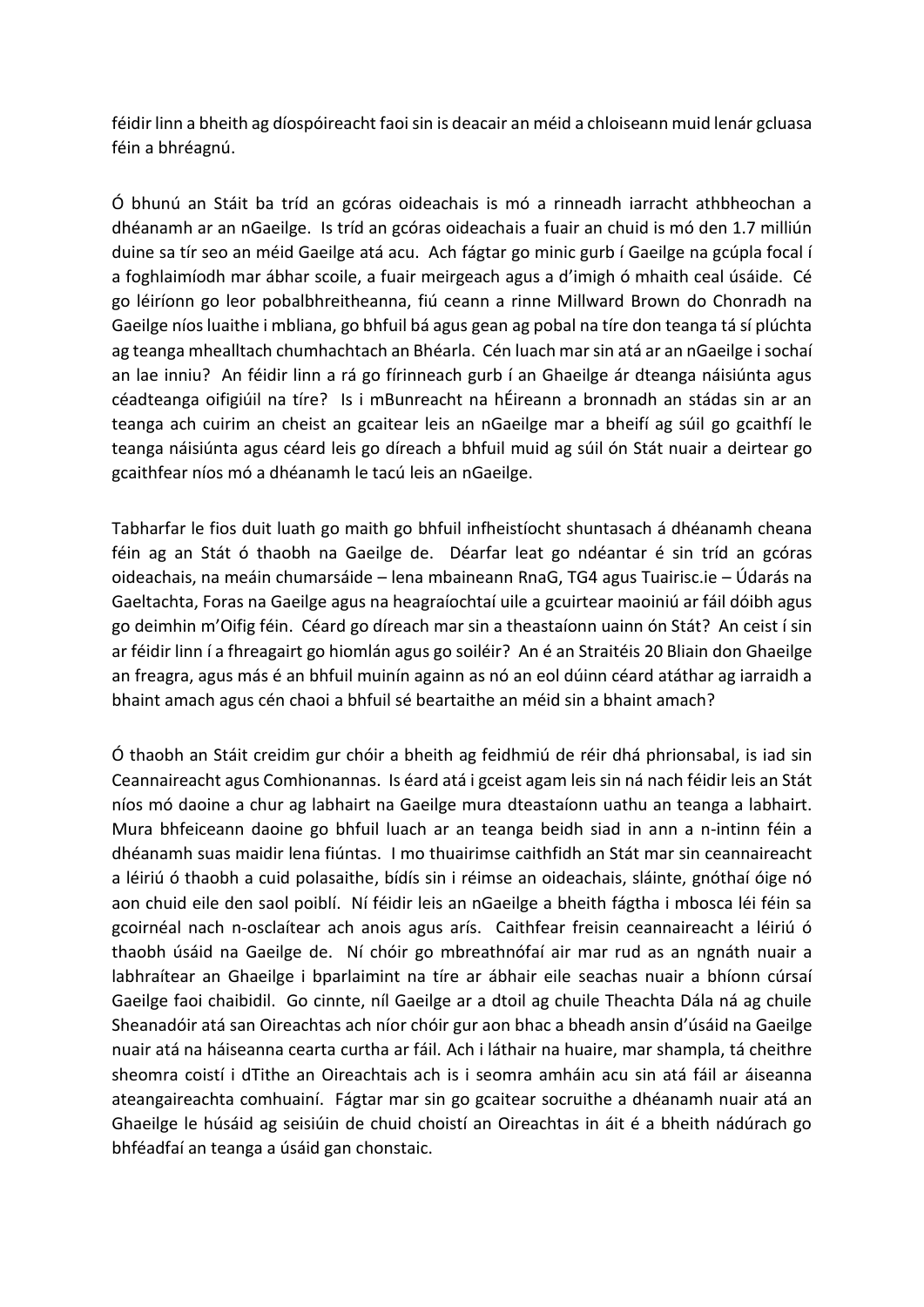Sampla eile b'fhéidir den ísliú stádais oifigiúil a tugadh don teanga ná leasú a rinneadh ar Acht na dTeangacha Oifigiúla a d'fhág nár ghá Achtanna den Oireachtas a fhoilsiú go comhuaineach i nGaeilge agus i mBéarla a thuilleadh. Is féidir anois an leagan leictreonach a fhoilsiú i mBéarla ar dtús agus ag tráth níos deireanaí an leagan Gaeilge a fhoilsiú nuair a bhíonn na hAchtanna foilsithe i bhfoirm chrua. Dá thoradh sin tá bearna le feiceáil cheana féin ó thaobh teacht a bheith ar an leagan Gaeilge d'Achtanna an Oireachtais. B'fhéidir go ndéarfadh daoine nach é foilsiú an leagain Gaeilge de reachtaíocht an chuid is tábhachtaí de chearta teanga, agus b'fhéidir go bhfuil an ceart acu, ach ar bhealach eile b'fhéidir go dtugann sé teachtaireacht maidir leis an tábhacht nó easpa stádais atá ag an teanga náisiúnta mura féidir Achtanna an Oireachtais a fhoilsiú sa dá theanga oifigiúla ag an am céanna. De réir an eolais is deireanaí ar shuíomh gréasáin Thithe an Oireachtais foilsíodh 52 Acht i mBéarla le linn na bliana 2013 agus tá 34 acu sin ar fáil i nGaeilge chomh maith, le linn 2014 foilsíodh 44 Acht i mBéarla agus tá 12 acu sin ar fáil i nGaeilge agus go dtí seo i mbliana foilsíodh 22 Acht i mBéarla agus tá 2 acu sin ar fáil i nGaeilge. De réir na reachtaíochta níl aon dualgas go bhfoilseofaí Bille de chuid an Oireachtais sa dá theanga cé go bhfuil an riachtanas sin i ndlínsí eile.

Mar aon le ceannaireacht a léiriú caithfear comhionannas a chruthú idir an dá theanga oifigiúla ionas gur léir go bhfuil luach ar an teanga agus gur féidir í a úsáid go héasca. Roimh theacht Acht na dTeangacha Oifigiúla bhí muid ag brath cuid mhaith ar dhea-thoil an státchórais i leith na Gaeilge, an fhealsúnacht a deir 'tá an Ghaeilge tábhachtach agus déanfaidh muid a oiread agus is féidir linn chun í a chur chun'. Tá sé sin go breá má leantar leis ach ar nós gach rud eile le himeacht ama tagann athrú ar thosaíochtaí agus nuair a thagann an crú ar an tairne ní hé an dea-thoil amháin ar cheart a bheith ag brath air. Bhí sé mar chuspóir le teacht Acht na dTeangacha Oifigiúla go leagfaí síos le dlí na seirbhísí a mbeadh dualgas ar eagraíochtaí stáit iad a chur ar fáil trí Ghaeilge. Chomh maith leis sin, bhunaigh sé Oifig ina bhféadfadh daoine gearáin a dhéanamh má bhí siad den tuairim go raibh a gcearta teanga á séanadh orthu ag eagraíochtaí stáit.

Creidim go bhfuil dul chun cinn déanta ó thaobh na Gaeilge de thoradh an Achta. Ní féidir a shéanadh ach go bhfuil an Ghaeilge níos feiceálaí anois ná mar a bhí sí riamh roimhe seo i bhfoirgnimh Rialtais, a bhuíochas sin ar an dualgas a bhaineann le comharthaíocht, stáiseanóireacht agus fógairtí taifeadta béil. Tá an Státchóras níos feasaí ar chúrsaí cearta teanga ná mar a bhí sé roimhe seo. Is lú an seans anois go bhfreagrófar litir i nGaeilge trí Bhéarla, ní shin le rá nach dtarlaíonn sé fós ó am go chéile, ach is eisceacht é sin anois seachas gnáthimeacht.

An méid sin ráite tá bearnaí móra fós ag baint leis an mbealach a bhfreastalaíonn an Stát ar lucht labhartha na Gaeilge. Is deacair fós do dhaoine muinín a bheith acu go mbeidh duine le Gaeilge mhaith rompu nuair a théann siad i dteagmháil le heagraíocht stáit. Má tá an duine sách muiníneach agus gur cás leo a ndóthain é lorgóidh siad a gcuid cearta. Ar ndóigh, dhéanfainnse an pointe más ceart é níor chóir go mbeadh ort é lorg. Tá bóthar fada amach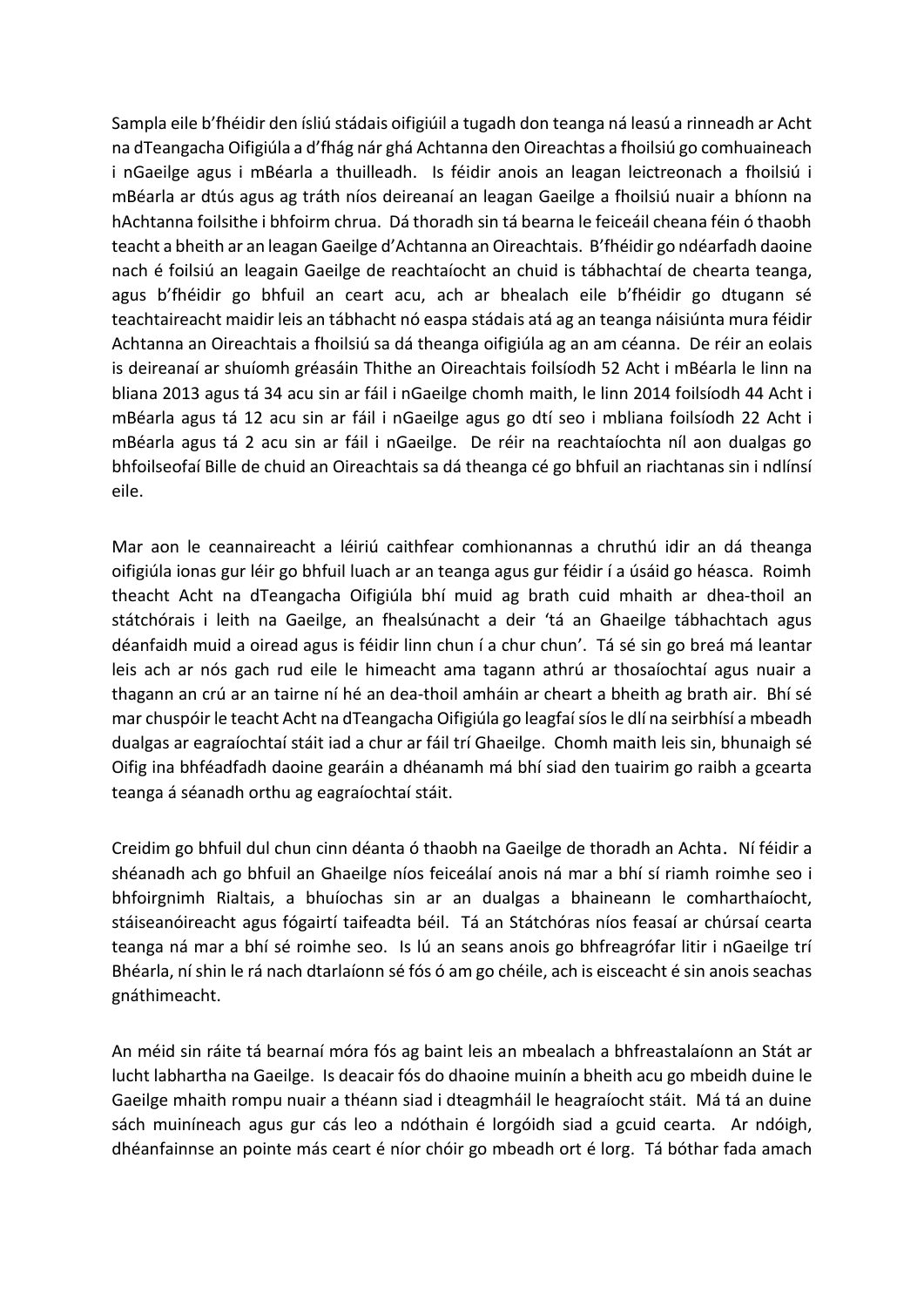romhainn sula mbeidh muid ag leanúint shampla Cheanada, áit a dtairgtear rogha seirbhíse duit i gceachtar den dá theanga oifigiúla.

#### **Ról na Reachtaíochta Teanga**

Mar is eol do chuid mhaith agaibh is i mí Márta na bliana seo caite a ceapadh mé mar an dara Coimisinéir Teanga. Ní raibh aon dallamullóg orm agus mé ag tabhairt faoin gcúram seo. Ag leibhéal pearsanta ba mhór an onóir a bheith ceaptha mar Choimisinéir Teanga ach ag an am céanna bhí ceisteanna dlisteanacha ardaithe faoi chur chuige an Stáit i leith na Gaeilge. Bhí an cás déanta go láidir go raibh an córas polaitiúil agus an státchóras ag loic ar a gcuid dualgas i leith na teanga. Bhí daoine tar éis a míshástacht a léiriú ar na sráideanna. Den chéad uair le blianta fada bhí cúrsaí cearta teanga curtha i lár an aonaigh arís. Bheinn den tuairim gur bhain an mhíshástacht agus go deimhin an fhearg a bhí ar dhaoine ní hamháin leis an mbealach a raibh na húdaráis oifigiúla ag caitheamh leis an nGaeilge ach freisin an mothú seo go raibh muid mar phobal teanga i sáinn. Ón am sin tá an bhagairt a bhí ann ar neamhspleáchas Oifig an Choimisinéara Teanga curtha go leataobh ach tá muid go fóill ag fanacht le leasuithe a neartódh Acht na dTeangacha Oifigiúla agus dá réir na cearta teanga atá againn mar shaoránaigh na tíre seo.

Tá sé feicthe againn le mí anuas an t-olc a bhí ar dhaoine nuair a fuair siad an cód poist nua ó Eircode. Daoine ag fáil litreacha lena n-ainm agus sloinne i mBéarla nuair nár úsáid siad riamh ach an leagan Gaeilge agus míchruinneas de réir cosúlachta ag baint le seoltaí agus logainmneacha Gaeilge agus Gaeltachta. Thabharfadh sé le fios duit gur deacair leis an Stát déileáil le pobail agus le daoine aonair in aon teanga ach amháin i dteanga oifigiúil agus réamhshocraithe an Bhéarla. Níl sé i gceist agam a oiread sin eile a rá ar an ábhar seo de bhrí go bhfuil an cás á fhiosrú againn faoi láthair ach ba mhaith liom an méid seo a rá, is dlúthchuid dár gcéannacht é ár n-ainm agus níor chóir go dtógfadh aon duine nó eagraíocht orthu féin é a ghalldú.

Ar bhonn níos ginearálta, tá na dualgais teanga a leagtar ag eagraíochtaí stáit le dlí ag brath cuid mhaith ar an méid a bhíonn aontaithe acu i scéimeanna teanga. Is éard atá i gceist le scéim teanga ná plean ina n-aontaíonn an eagraíocht stáit le hAire na Gaeltachta na seirbhísí a chuirfear ar fáil trí Ghaeilge. Is tréimhse trí bliana a bhíonn luaite le gach scéim, is é sin caitear an plean a chur i bhfeidhm thar an tréimhse sin, ach fanann gach a mbíonn geallta i bhfeidhm nó go n-aontaítear scéim nua. An tuairim atá taobh thiar de seo ná faoi mar a bhíonn eagraíocht ag aontú níos mó scéimeanna go gcuirfear leis an réimse seirbhísí a bheas ar fáil i nGaeilge. Níl aon locht ar an teoiric agus é bunaithe ar mhúnla a bhí in úsáid sa Bhreatain Bheag. De bhrí go bhfuil stádas reachtúil ag scéim teanga tá sé mar láidreacht leis go gcaitear scéim a chur i bhfeidhm nuair a bhíonn sí daingnithe. Ní scéimeanna roghnacha iad seo agus titeann sé ar m'Oifigse a chinntiú go gcuirtear gach a mbíonn aontaithe i scéim i bhfeidhm.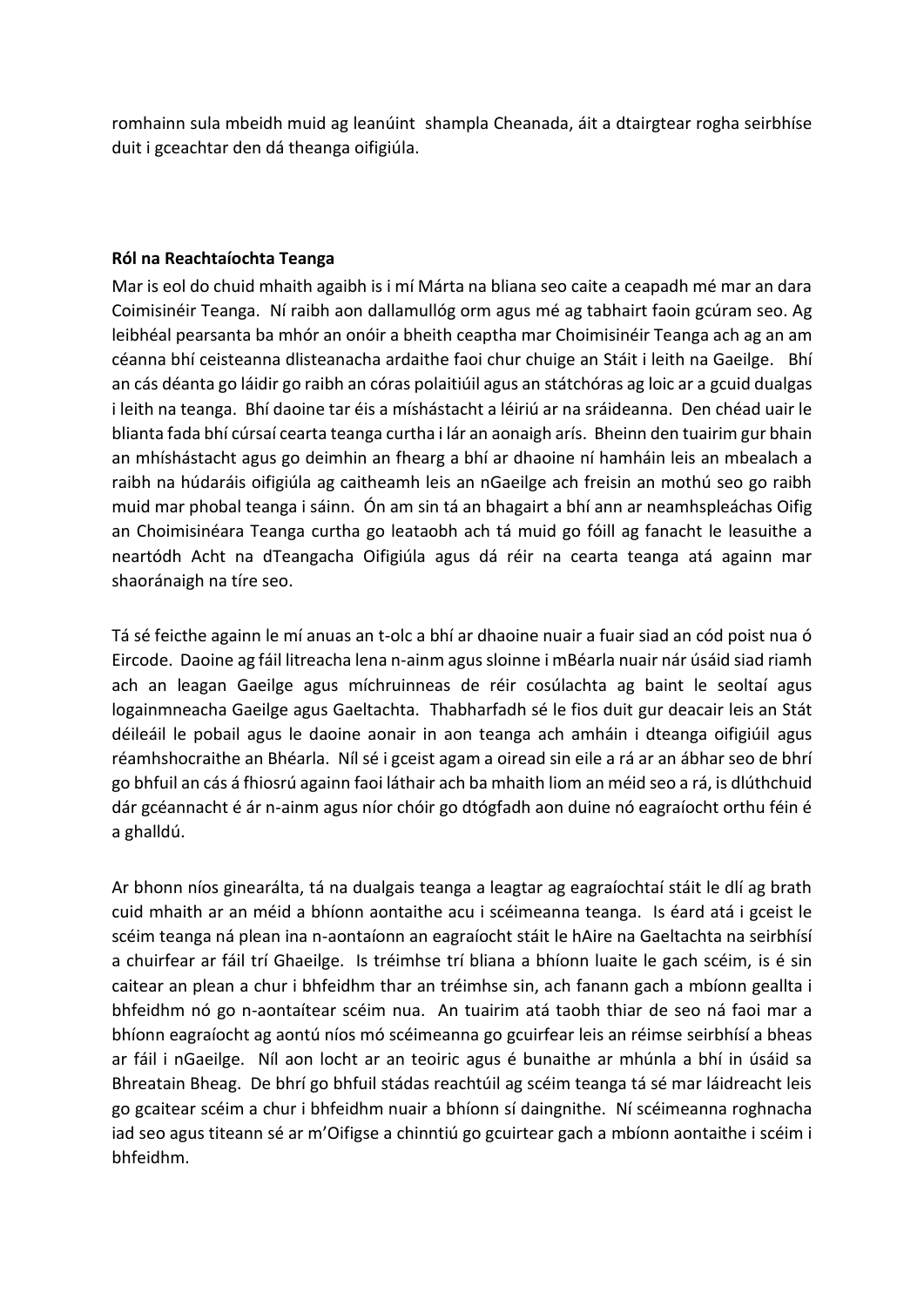Tar éis 10 mbliana d'fheidhmiú an chórais seo creidim nach bhfuil ag éirí le córas na scéimeanna teanga na bunchuspóirí a bhí ann dó a bhaint amach. Ceann de na deacrachtaí is mó a bhaineann le córas na scéimeanna teanga ná gur féidir gealltanas a thabhairt go gcuirfear seirbhís áirithe ar fáil i nGaeilge ach go ndéantar é sin ar bhealach go mbíonn coinníoll nó teorainn ag baint leis. Sampla maith de seo ná an tríú scéim teanga a d'aontaigh an Roinn Comhshaoil sa bhliain 2013 ar a raibh 13 ghealltanas coinníollach ar dóthain acmhainní a bheith ar fáil. Sa scéim teanga is deireanaí a d'aontaigh an Roinn Coimirce Sóisialaí níos túisce i mbliana tugtar le fios go ndéanfar gach iarracht an leibhéal seirbhíse trí Ghaeilge ag na hoifigí agus ar an teileafón a choinneáil ar bun ach go mbeidh sé sin ag brath ar pholasaí earcaíochta an rialtais agus an t-airgead riachtanach a bheith ar fáil. Sa scéim chéanna tugtar le fios go bhfuil an Roinn faoi cheangal ag socruithe a ndearnadh comhaontú lárnach fúthu maidir le daoine a aistriú. Is é an chiall atá le baint as seo ná go bhféadfadh socruithe eile a aontaíodh ag an leibhéal náisiúnta teacht salach nó tionchar a imirt ar chumas na heagraíochta cloí le dualgais reachtúla teanga. Tarlaíonn sé sin ar ndóigh mar is minic nach gcuirtear cúinsí teanga san áireamh agus na comhaontuithe náisiúnta seo á ndéanamh. Tagann sé seo uile ar ais chuig an bpointe a rinne mé níos túisce go gcaithfear ceannaireacht a léiriú ag an leibhéal náisiúnta don teanga agus í a bheith áirithe i ngach gné de pholasaithe an Stáit.

D'fhéadfainn liosta fada eile a thabhairt de dheacrachtaí a bhaineann le scéimeanna teanga, an mhoill a bhaineann lena n-aontú, a laghad a bhíonn aontaithe i gcinn áirithe, an easpa comóntachta a bhíonn idir scéimeanna éagsúla agus an chaoi nach bhfuil scéim teanga go fóill ag eagraíochtaí tábhachtacha ar nós Fheidhmeannacht na Seirbhíse Sláinte agus an Post. Le cothrom na Féinne a thabhairt, caithfidh mé a admháil freisin go bhfuil roinnt scéimeanna teanga ann ina mbíonn iarracht dháiríre á déanamh cur le raon agus caighdeán na seirbhísí a chuirtear ar fáil i nGaeilge agus go mbíonn fiúntas dá réir ag baint leo.

Creidim gurb é an croílocht atá ar chóras na scéimeanna teanga nár gur conradh atá ann bunaithe ar idirbheartaíocht idir an comhlacht stáit agus an Roinn Ealaíon, Oidhreachta agus Gaeltachta. Feictear domsa go bhfágann sin na máimh uile i lámha na heagraíochta stáit. Más mian leis an eagraíocht stáit é, is féidir leo cosa a chur i dtaca agus a rá 'siod é an méid atá muid sásta a thairiscint – tóg é nó fág é". Faoi réir na reachtaíochta is féidir leis an Aire a thuairisciú do Thithe an Oireachtais gur theip air teacht ar shocrú le heagraíocht stáit ach níor tharla sé sin le deich mbliana anuas.

Tá bealach i bhfad níos simplí agus níos éifeachtaí ann, dar liom, ar féidir tabhairt faoi seo agus is é sin go roinntear eagraíochtaí stáit i ngrúpaí, bunaithe ar an leibhéal teagmhála a bhíonn acu leis an bpobal. Ina dhiaidh sin ba chóir go mbunófaí córas caighdeán. Is éard atá i gceist agam leis sin ná go leagfaí síos caighdeáin seirbhíse teanga a chaithfeadh eagraíochtaí stáit a bhaint amach taobh istigh d'achar socraithe ama. De réir an méid teagmhála a bhíonn ag an eagraíocht stáit leis an bpobal, go háirithe lucht labhartha na Gaeilge, is ea is mó seirbhísí a chaithfí ar chur ar fáil trí Ghaeilge.